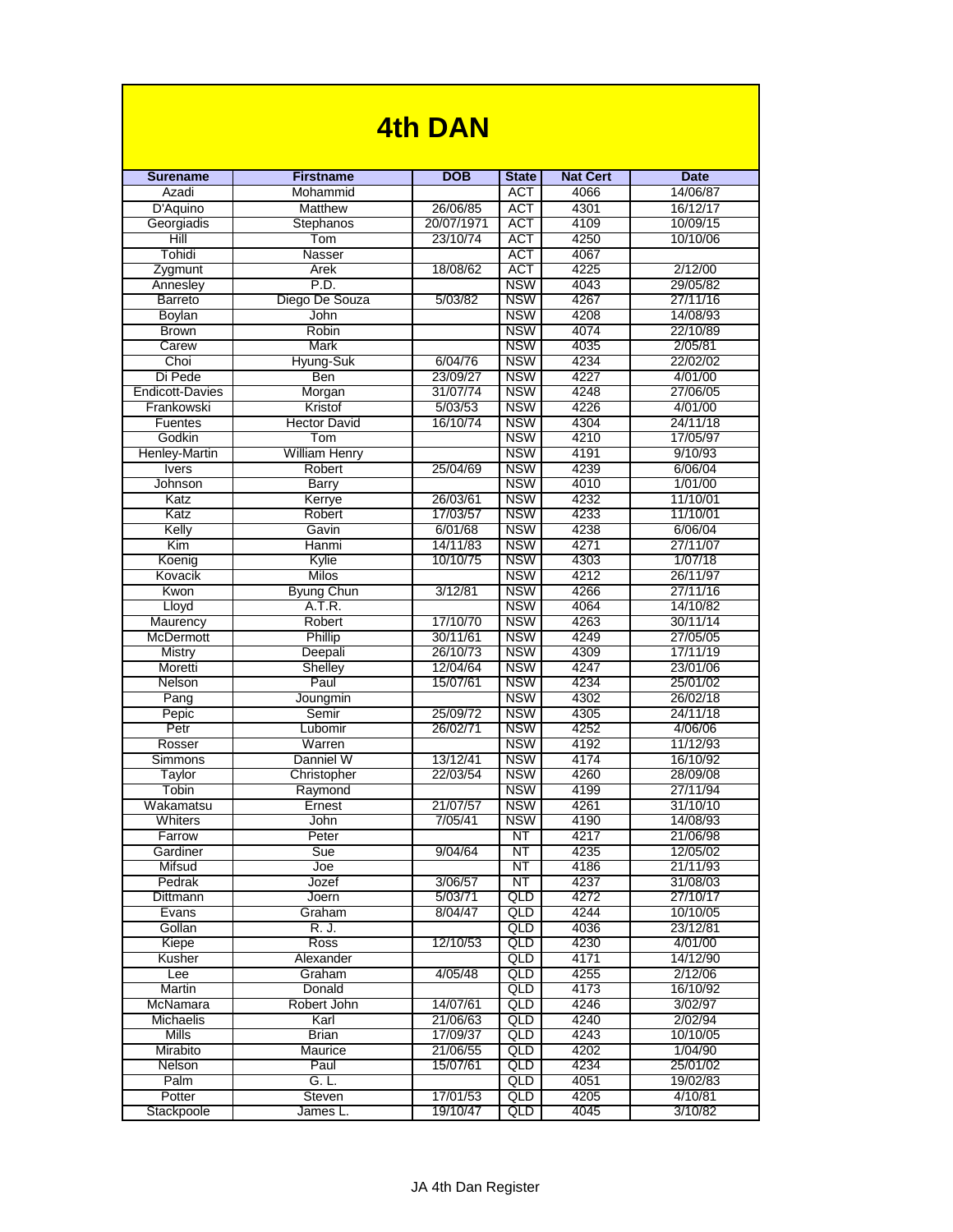| Taylor          | Lesley                 | 25/02/48  | QLD        | 4219 | 30/09/98  |
|-----------------|------------------------|-----------|------------|------|-----------|
| Watson          | Geoffrey Wayne         | 2/11/57   | QLD        | 4251 | 4/12/06   |
| Williamsky      | William                |           | QLD        | 4031 | 11/04/80  |
| Wright          | Samuel                 | 12/09/44  | QLD        | 4228 | 29/08/00  |
| Yamada          | Takao                  |           | QLD        | 4041 | 1/04/82   |
|                 |                        |           |            |      |           |
| Choi            | <b>Tony Hyugsuk</b>    | 4/06/76   | <b>SA</b>  | 4307 | 1/12/18   |
| Clarke          | Anthony Lawr.          | 19/06/61  | SA         |      | 9/12/2001 |
| Freeman         | William                |           | <b>SA</b>  | 4185 | 8/06/93   |
| Hustig          | Christine              | 4/12/54   | SA         | 4310 | 27/06/19  |
| Hustig          | Harry                  | 2/06/56   | SA         | 4311 | 27/06/19  |
| Macdonald       | David                  | 19/01/53  | SA         | 4254 | 17/12/06  |
| <b>Mines</b>    | Graham                 | 4/01/63   | SA         | 4229 | 28/11/00  |
| Pring           | <b>Brenton Richard</b> | 13/10/64  | SA         | 4253 | 25/03/07  |
| Turnbull        | Kieran                 | 23/02/64  | SA         | 4306 | 1/12/18   |
| Verma           | Meera                  | 24/08/58  | SA         | 4265 | 29/10/16  |
|                 |                        |           | TAS        |      |           |
| <b>Briers</b>   | Michael                |           |            |      | 19/12/84  |
| Fankcombe       | Susan                  |           | <b>TAS</b> |      | 1/04/93   |
| <b>Hjort</b>    | Terrence               | 14/03/56  | <b>TAS</b> | 4236 | 20/01/03  |
| Holloway        | Sidney                 |           | <b>TAS</b> | 4211 | 26/11/97  |
| Kovacik         | Milos                  |           | TAS        | 4212 | 26/11/97  |
| Montauban       | Theo                   | 3/02/42   | TAS        | 4231 | 5/12/00   |
| Partington      | William                |           | TAS        |      | 6/09/87   |
| Stanfield       | Michael                |           | TAS        |      | 3/04/88   |
| Tame            | Colin                  |           | TAS        |      | 1/04/83   |
|                 | William                |           | TAS        |      | 22/04/84  |
| Taylor          |                        |           |            |      |           |
| Taylor          | <b>Chris</b>           |           | TAS        |      | 28/07/90  |
| Taylor          | Peter                  |           | TAS        |      | 28/07/90  |
| Turner          | Raymond                |           | TAS        |      | 15/06/89  |
| Walker          | Ken                    |           | TAS        |      | 19/12/92  |
| Wedd            | Robert                 | 22/08/43  | TAS        | 4262 | 11/09/14  |
| Willing         | Christopher            | 20/02/60  | TAS        | 4224 | 12/12/04  |
| Adam            | P. E.                  |           | VIC        | 4048 | 12/11/82  |
| Alway           | Peter                  |           | <b>VIC</b> | 4213 | 12/12/97  |
| Arlove          | Catherine              | 5/02/71   | VIC        | 4259 | 15/12/08  |
| Buchanan        |                        |           | <b>VIC</b> |      | 04/02/82  |
|                 | Andrew                 |           |            | 4039 |           |
| Casey           | R. F.                  |           | <b>VIC</b> | 4175 | 15/12/88  |
| Coatsworth      | Andrew                 | 8/03/1972 | VIC        | 4256 | 23/01/03  |
| Coughlan        | Paul                   | 25/04/59  | VIC        | 4273 | 12/11/17  |
| Cronin          | Tony                   | 5/04/56   | VIC        | 4218 | 21/04/98  |
| David           | Nabulsi                | 14/11/67  | <b>VIC</b> | 4274 | 12/11/17  |
| Donegan         | Benjamin               | 4/08/83   | VIC        | 4275 | 2/12/17   |
| Farrow          | Peter                  |           | VIC        | 4217 | 21/06/98  |
| Foletta         | Robert                 |           | <b>VIC</b> | 4242 | 27/08/01  |
| Gillies         | lan                    | 10/10/26  | VIC        | 4222 | 6/06/97   |
|                 |                        |           |            |      |           |
| Infantino       | A. P.                  |           | VIC        | 4040 | 10/12/81  |
| Ito             | Κ.                     |           | <b>VIC</b> | 4038 | 10/03/82  |
| Iverson         | Dennis                 | 17/01/81  | VIC        | 4264 | 10/02/13  |
| Komp            | M. J.                  |           | VIC        | 4047 | 24/04/83  |
| Lambert         | Janet                  |           | <b>VIC</b> | 4214 | 12/07/97  |
| <b>Matthews</b> | Michelle               |           | <b>VIC</b> | 4215 | 25/06/94  |
| Pekli           | <b>Maria</b>           | 12/06/72  | VIC        | 4257 | 15/12/08  |
| Picken          | Michael                |           | VIC        | 4216 | 12/12/97  |
| Ser Hong Quek   | Pat                    |           | <b>VIC</b> | 4176 | 15/12/79  |
| Serrano         | Frankie                | 31/07/73  | <b>VIC</b> | 4258 | 15/12/08  |
| Sharpe          | <b>Neville</b>         |           | VIC        | 4209 | 13/04/97  |
| Slade           | Lynnette               | 27/05/43  | VIC        | 4235 | 26/06/99  |
|                 |                        |           |            |      |           |
| Slade           | Malcolm                |           | VIC        | 4054 |           |
| Walker          | Ken                    |           | VIC        | 4194 | 19/12/92  |
| White           | Peter                  |           | VIC        | 4241 | 5/03/05   |
| Connor          | J.                     |           | WA         | 4032 | 19/05/81  |
| Davis           | Stockley               | 4/07/60   | WA         | 4270 | 21/10/16  |
| Grainger        | S.                     |           | WA         | 4059 | 12/05/82  |
| Johnson         | Ron                    |           | <b>WA</b>  | 4029 |           |
| McLeod          | Donald                 |           | WA         |      | 1/05/93   |
| <b>McManus</b>  | David                  |           | WA         | 4203 |           |
| Read            | Simon                  | 28/07/72  | WA         | 4308 | 14/10/18  |
|                 |                        |           | WA         | 4050 |           |
| Robertson       | B. R.                  |           |            |      | 6/02/83   |
| Swan            | Peter                  | 19/03/67  | WA         | 4268 | 21/10/16  |